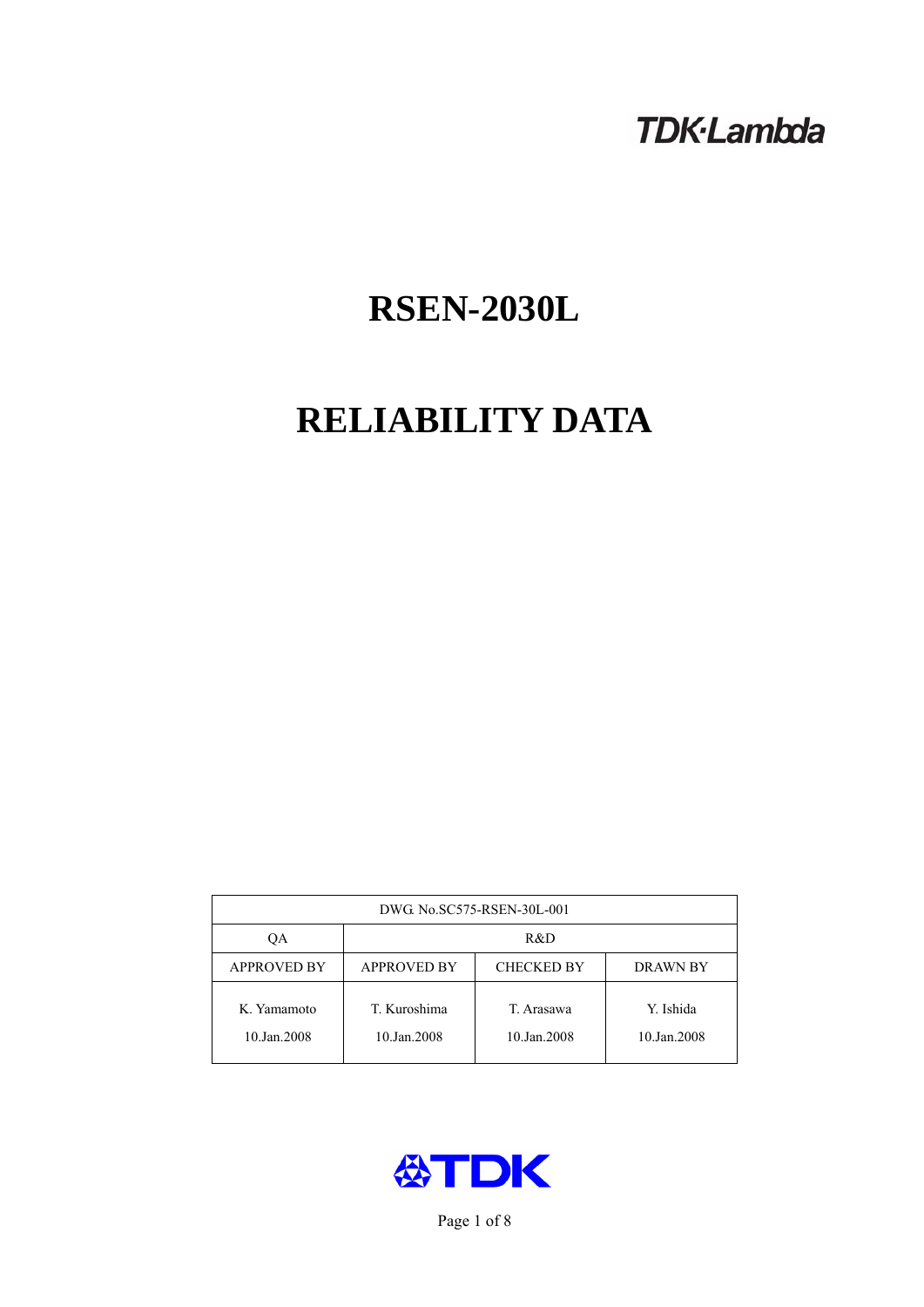#### **RSEN-2030L**

# **I N D E X**

|                                     | Page   |
|-------------------------------------|--------|
| 1. Calculated Values of MTBF        | Page-3 |
| 2. Vibration Test                   | Page-4 |
| 3. Heat Cycle Test                  | Page-5 |
| 4. Humidity Test                    | Page-6 |
| 5. High Temperature Resistance Test | Page-7 |
| 6. Low Temperature Storage Test     | Page-8 |

The following data are typical values. As all units have nearly the same characteristics, the data to be considered as ability values.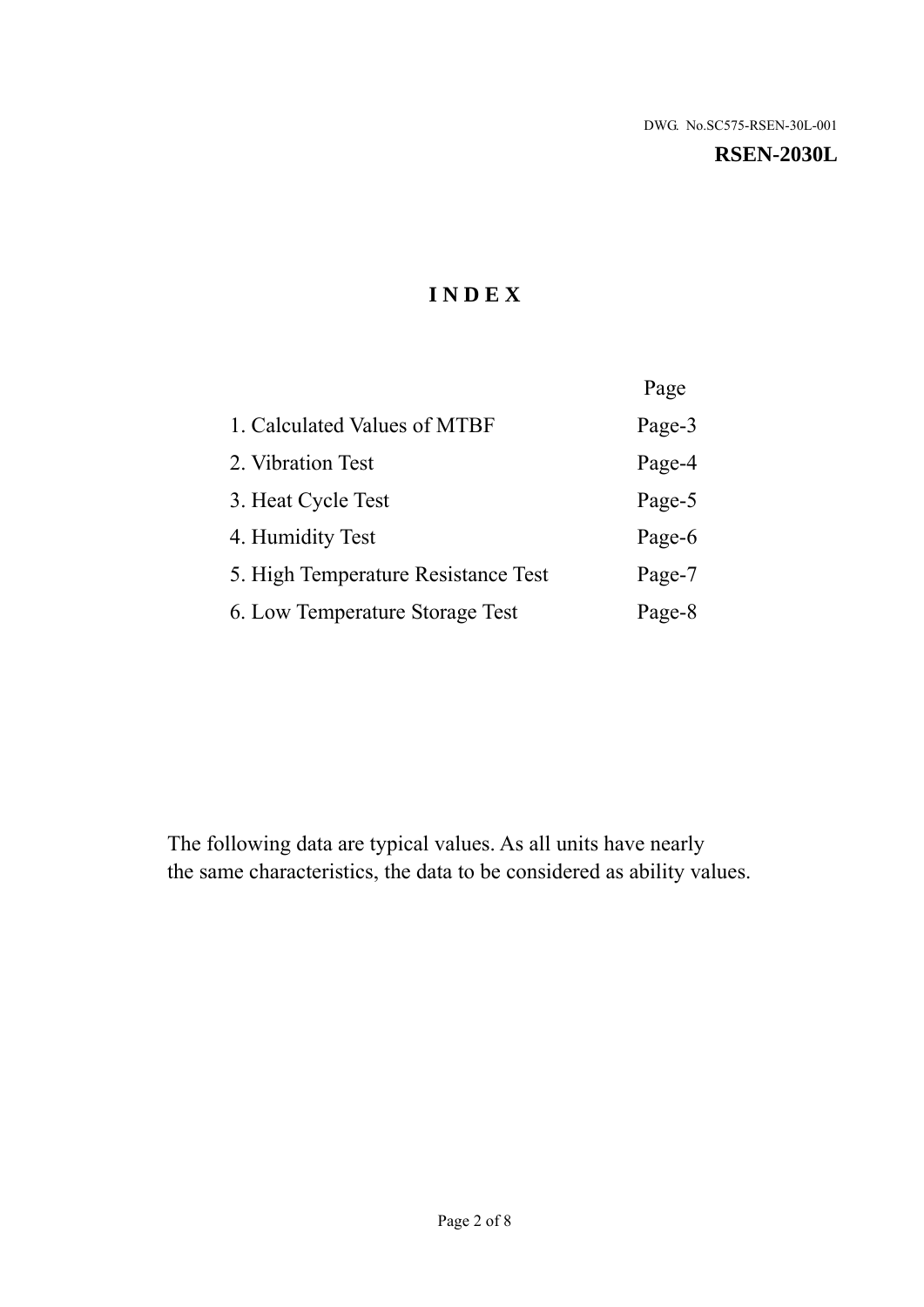#### **RSEN-2030L**

1. Calculated values of MTBF

MODEL : RSEN-2030L

(1) Calculating Method

 Calculated based on parts stress reliability projection of MIL-HDBK-217F NOTICE2.

Individual failure rates  $\lambda$  G is given to each part and MTBF is calculated by the count of each part.

$$
MIBF = \frac{1}{\lambda_{\text{equip}}} = \frac{1}{\sum_{i=1}^{n} N_i (\lambda_G \pi_Q)_i} \times 10^6 \text{ (hours)}
$$

| $\lambda$ equip | : Total equipment failure rate (Failure / $10^6$ Hours)                   |
|-----------------|---------------------------------------------------------------------------|
| $\lambda$ G     | : Generic failure rate for the $\hbar$ generic part                       |
|                 | (Failure/ $10^6$ Hours)                                                   |
| Ni              | : Quantity of <i>i</i> th generic part                                    |
| N               | : Number of different generic part categories                             |
| $\pi Q$         | : Generic quality factor for the <i>i</i> th generic part ( $\pi Q = 1$ ) |
|                 |                                                                           |

- (2) MTBF Values
	- GF : Ground, Fixed

 $MTBF = 12,162,491$  (Hours)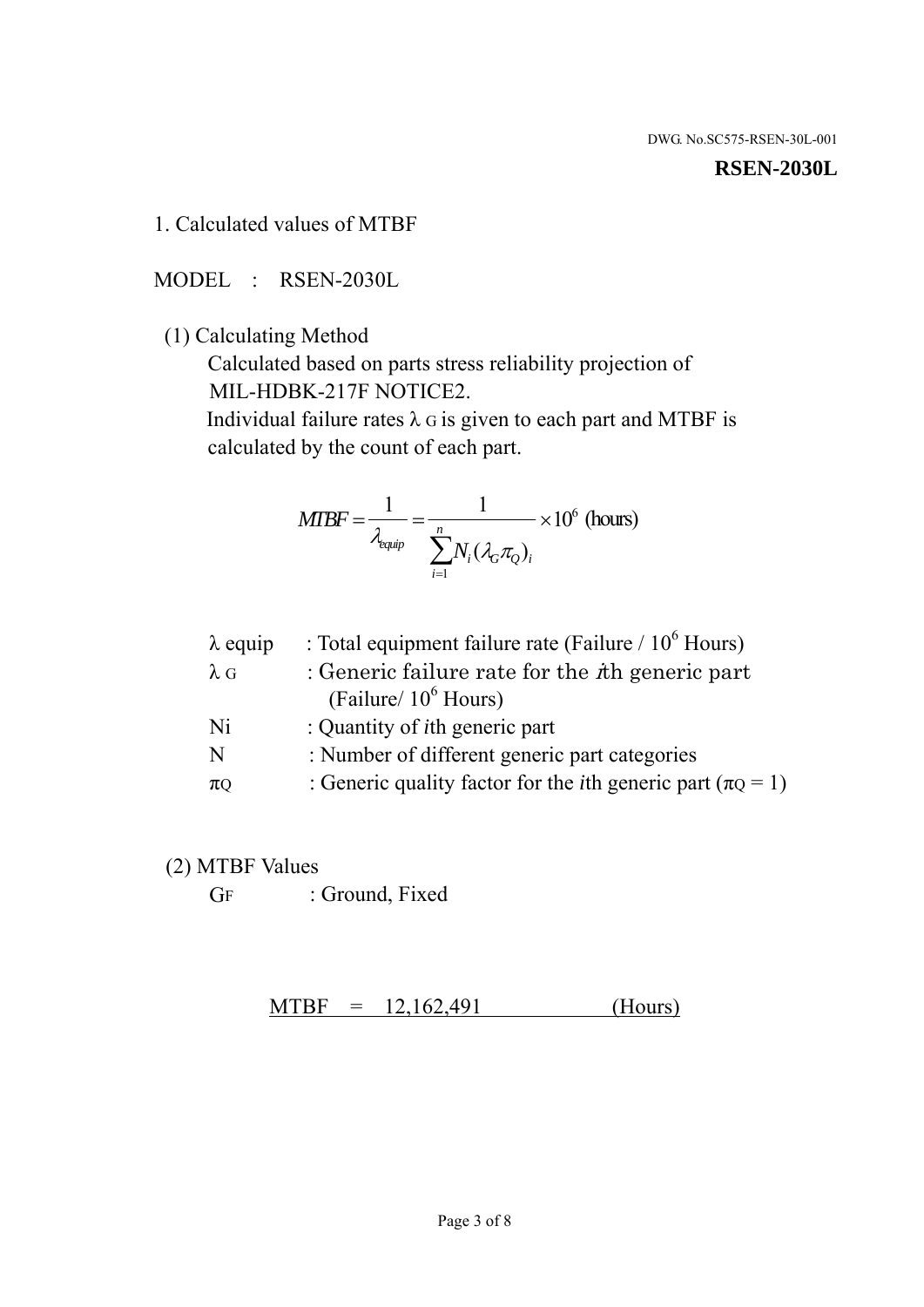#### **RSEN-2030L**

2. Vibration Test

#### MODEL : RSEN-2030L (Representation Product : RSEN-2030)

- (1) Vibration Test Class Frequency Variable Endurance Test
- (2) Equipment Used Controller VS-1000-6, Vibrator 905-FN ( IMV CORP.)
- (3) The Number of D.U.T. (Device Under Test) 5 units
- (4) Test Condition
	- · Frequency : 10~55Hz
	- · Amplitude : 1.5mm, Sweep for 1 min.
	- · Dimension and times : X, Y and Z directions for 2 hours each.

## (5) Test Method

Fix the D.U.T. on the fitting-stage

# (6) Test Results

PASS

#### Typical Sample Data

| ັ່                                 |                                                         |           |                     |                     |
|------------------------------------|---------------------------------------------------------|-----------|---------------------|---------------------|
| Check item                         | Spec.                                                   |           | <b>Before Test</b>  | After Test          |
|                                    | Differential Mode: 25dBmin.                             | $0.4$ MHz | 39.72               | 40.02               |
|                                    |                                                         | 30 MHz    | 58.84               | 55.92               |
| Attenuation (dB)                   | Common Mode: 25dBmin.                                   | 2 MHz     | 36.32               | 36.44               |
|                                    |                                                         | 30 MHz    | 38.26               | 38.08               |
| Leakage Current (mA)               | Line1<br>$1mA$ max. $(250V, 60Hz)$<br>Line <sub>2</sub> |           | 0.42                | 0.41                |
|                                    |                                                         | 0.43      | 0.42                |                     |
| DC Resistance $(m\Omega)$          | 6m $\Omega$ max.                                        |           | 3.84                | 3.72                |
| <b>Test Voltage</b>                | $L-L: 1768Vdc$ 60s.                                     |           | OK                  | OK.                 |
|                                    | $L-E: 2500$ Vac 60s.                                    |           |                     |                     |
| Isolation Resistance ( $M\Omega$ ) | $100M \Omega$ min. (500Vdc 60s)                         |           | $4.1 \times 10^{6}$ | $4.3 \times 10^{6}$ |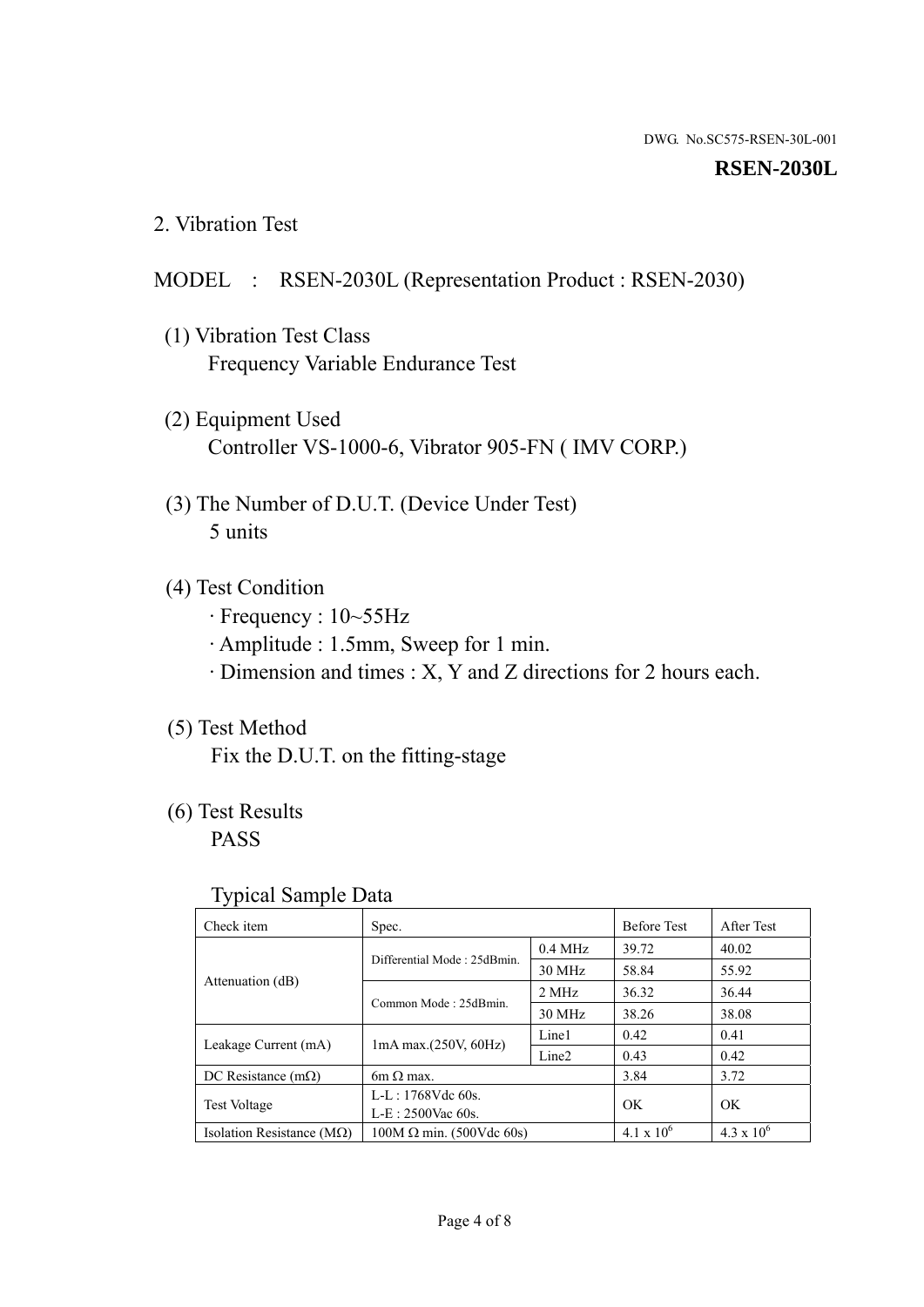1 cycle

30min.

3min.

30min.

3. Heat Cycle Test

## MODEL : RSEN-2030L (Representation Product : RSEN-2030)

- (1) Equipment Used TEMPERATURE CHAMBER TSA-71H-W (ESPEC CORP.)
- (2) The Number of D.U.T. (Device Under Test) 5 units
- (3) Test Conditions
	- · Ambient Temperature : -25~+85°C · Test Cycles : 100cycles
- (4) Test Method

 Before the test check if there is no abnormal characteristics and put the D.U.T. in the testing chamber. Then test it in the above cycles, After the test is completed leave it for 1 hour at room temperature and check it if there is no abnormal each characteristics.

 $+85$ °C

 $-25$ °C

(5) Test Results

PASS

| <b>Typical Sample Data</b> |  |  |
|----------------------------|--|--|
|----------------------------|--|--|

| Check item                         | Spec.                           |                   | <b>Before Test</b> | After Test        |
|------------------------------------|---------------------------------|-------------------|--------------------|-------------------|
|                                    |                                 | $0.4$ MHz         | 40.06              | 40.06             |
|                                    | Differential Mode: 25dBmin.     | 30 MHz            | 55.64              | 57.12             |
| Attenuation (dB)                   | Common Mode: 25dBmin.           | 2 MHz             | 35.40              | 36.74             |
|                                    |                                 | 30 MHz            | 37.70              | 37.36             |
| Leakage Current (mA)               | $1mA$ max. $(250V, 60Hz)$       | Line1             | 0.41               | 0.49              |
|                                    |                                 | Line <sub>2</sub> | 0.42               | 0.48              |
| DC Resistance $(m\Omega)$          | $6m \Omega$ max.                |                   | 3.48               | 3.22              |
| <b>Test Voltage</b>                | $L-L: 1768Vdc$ 60s.             |                   | OK                 | OK                |
|                                    | $L-E$ : 2500Vac 60s.            |                   |                    |                   |
| Isolation Resistance ( $M\Omega$ ) | $100M \Omega$ min. (500Vdc 60s) |                   | $9.5 \times 10^5$  | $9.4 \times 10^5$ |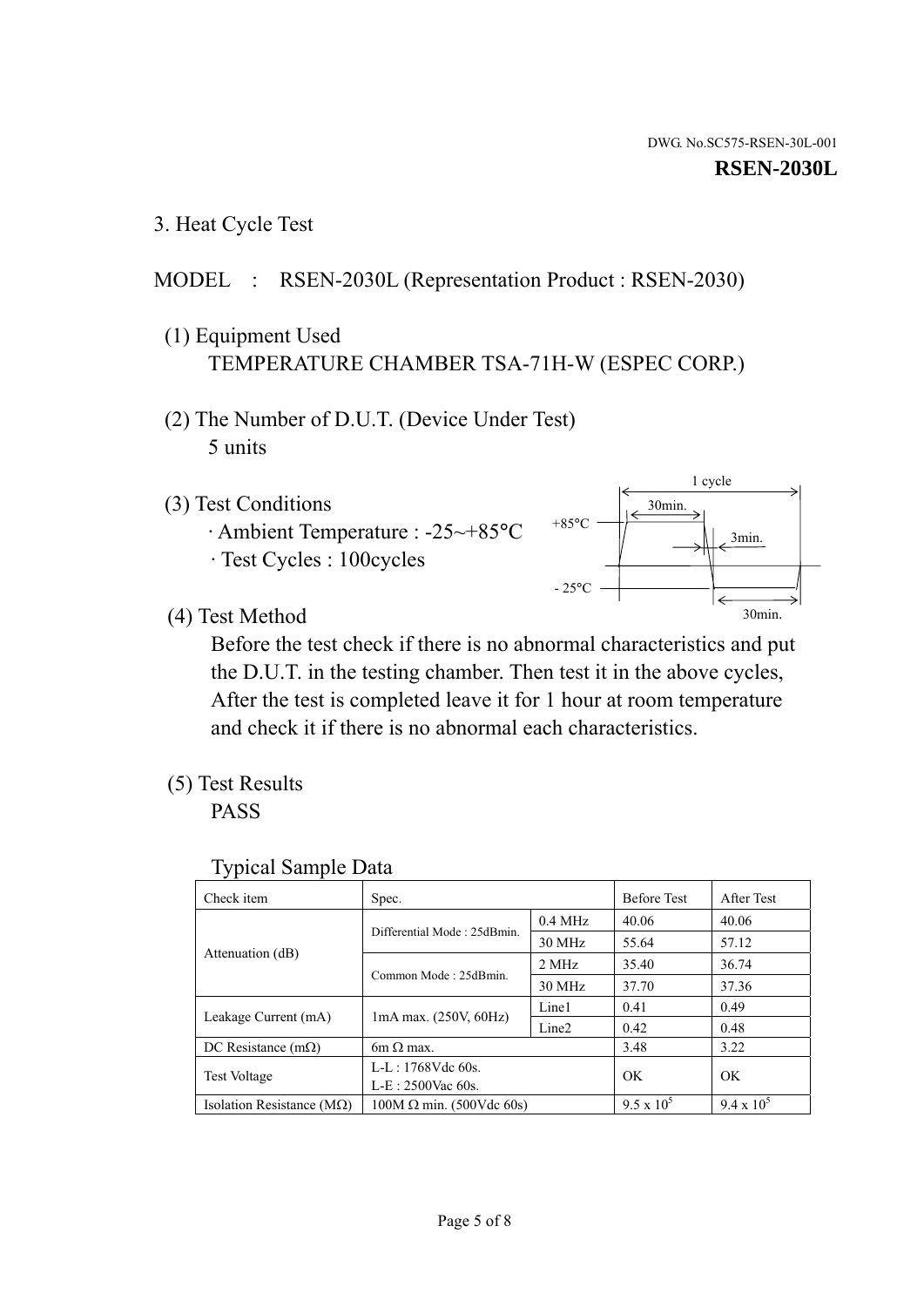4. Humidity Test

### MODEL : RSEN-2030L (Representation Product : RSEN-2030)

- (1) Equipment Used TEMP. & HUMID. CHAMBER PR-4KT (ESPEC CORP.)
- (2) The Number of D.U.T. (Device Under Test) 5 units

#### (3) Test Conditions

- · Ambient Temperature : +40°C
- · Test Time : 500 hours
- · Ambient Humidity : 90~95% RH No Dewdrop

### (4) Test Method

 Before the test check if there is no abnormal characteristics and put the D.U.T. in the testing chamber. Then test it in the above conditions. After the test is completed leave it for 1 hour at room temperature and check it if there is no abnormal each characteristics.

### (5) Test Results

PASS

| . .                                |                                 |                   |                     |                     |
|------------------------------------|---------------------------------|-------------------|---------------------|---------------------|
| Check item                         | Spec.                           |                   | <b>Before Test</b>  | After Test          |
| Attenuation (dB)                   | Differential Mode: 25dBmin.     | $0.4$ MHz         | 40.92               | 39.42               |
|                                    |                                 | 30 MHz            | 57.38               | 55.62               |
|                                    | Common Mode: 25dBmin.           | 2 MHz             | 36.16               | 36.22               |
|                                    |                                 | 30 MHz            | 37.34               | 37.92               |
| Leakage Current (mA)               | $1mA$ max. $(250V, 60Hz)$       | Line1             | 0.42                | 0.41                |
|                                    |                                 | Line <sub>2</sub> | 0.42                | 0.43                |
| DC Resistance $(m\Omega)$          | 6m $\Omega$ max.                |                   | 3.62                | 3.58                |
| <b>Test Voltage</b>                | $L-L: 1768Vdc$ 60s.             |                   | OK                  | OK                  |
|                                    | $L-E: 2500$ Vac 60s.            |                   |                     |                     |
| Isolation Resistance ( $M\Omega$ ) | $100M \Omega$ min. (500Vdc 60s) |                   | $3.6 \times 10^{6}$ | $4.5 \times 10^{6}$ |

#### Typical Sample Data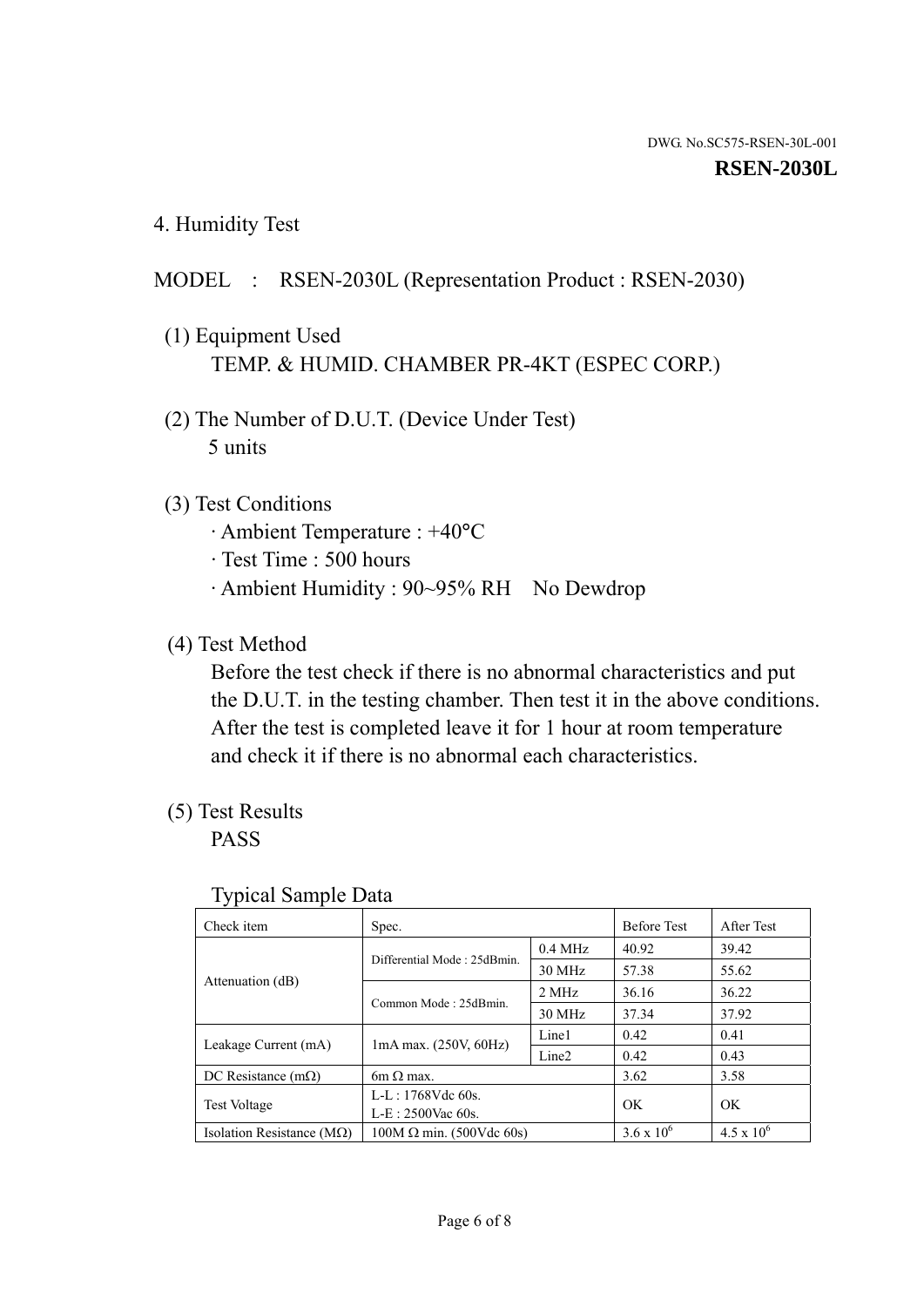5. High Temperature Resistance Test

## MODEL : RSEN-2030L (Representation Product : RSEN-2060)

- (1) Equipment Used TEMPERATURE CHAMBER PHH-300 ( ESPEC CORP.)
- (2) The Number of D.U.T. (Device Under Test) 5 units
- (3) Test Conditions
	- · Ambient Temperature : +55°C
	- · Test Time : 500 hours
	- · Operating : DC 60A
- (4) Test Method

 Before the test check if there is no abnormal characteristics and put the D.U.T. in the testing chamber. Then test it in the above conditions. After the test is completed leave it for 1 hour at room temperature and check it if there is no abnormal each characteristics.

(5) Test Results

PASS

| ┙┸                                 |                                 |                   |                     |                     |
|------------------------------------|---------------------------------|-------------------|---------------------|---------------------|
| Check item                         | Spec.                           |                   | <b>Before Test</b>  | After Test          |
|                                    | Differential Mode: 25dBmin.     | $0.2$ MHz         | 57.86               | 58.52               |
|                                    |                                 | 30 MHz            | 52.04               | 51.94               |
| Attenuation (dB)                   | Common Mode: 25dBmin.           | 2 MHz             | 35.90               | 36.04               |
|                                    |                                 | 30 MHz            | 26.60               | 27.62               |
| Leakage Current (mA)               | $1mA$ max. $(250V, 60Hz)$       | Line1             | 0.45                | 0.46                |
|                                    |                                 | Line <sub>2</sub> | 0.46                | 0.46                |
| DC Resistance $(m\Omega)$          | $3m \Omega$ max.                |                   | 2.22                | 2.24                |
| <b>Test Voltage</b>                | $L-L: 1768Vdc$ 60s.             |                   | OK                  | OK                  |
|                                    | $L-E: 2500$ Vac 60s.            |                   |                     |                     |
| Isolation Resistance ( $M\Omega$ ) | $100M \Omega$ min. (500Vdc 60s) |                   | $4.1 \times 10^{6}$ | $4.6 \times 10^{6}$ |

#### Typical Sample Data